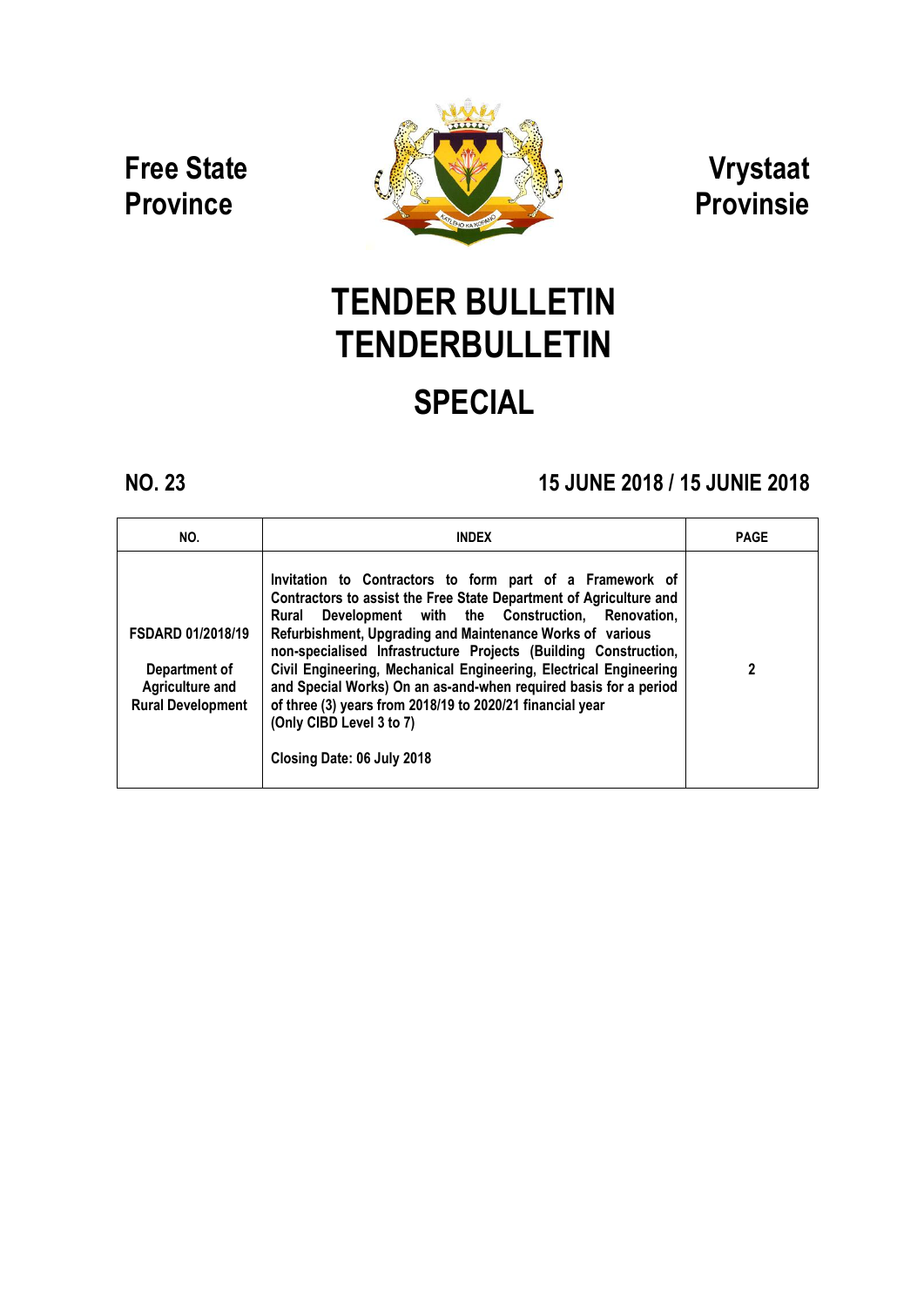#### INVITATION TO BID

### Bid No.: FSDARD 01/2018/19: INVITATION TO CONTRACTORS TO FORM PART OF A FRAMEWORK OF CONTRACTORS TO ASSIST THE FREE STATE DEPARTMENT OF AGRICULTURE AND RURAL DEVELOPMENT WITH THE CONSTRUCTION, RENOVATION, REFURBISHMENT, UPGRADING AND MAINTENANCE WORKS OF VARIOUS NON-SPECIALISED INFRASTRUCTURE PROJECTS (BUILDING CONSTRUCTION, CIVIL ENGINEERING,MECHANICAL ENGINEERING,ELECTRICAL ENGINEERING AND SPECIAL WORKS) ON AN AS-AND-WHEN REQUIRED BASIS FOR A PERIOD OF THREE (3) YEARS FROM 2018/19 TO 2020/21 FINANCIAL YEAR (ONLY CIBD LEVEL 3 TO 7)

Sealed bids clearly marked with bid number and the description must be submitted or deposited into the designated tender box at Glen Agricultural Institute, Administration Building (Tender box 1) and no telephonic, facsimile, email or late submission will be accepted.

### BID PRE-QUALIFICATION CRITERIA FOR PREFERENTIAL PROCUREMENT (DEFINED IN THE PREFERENTIAL PROCUREMENT REGULATION 2017):

- Only tenders who having the B-BBEE status level 1 contributor will be considered.
- A tender that fails to meet the pre-qualification criteria is an acceptable offer

The following documents must form part of the submission:

- 1. Registration with Centralized Supplier Database (CSD);
- 2. Proof of Tax Compliance Status:
	- The South African Revenue Service (SARS) no longer issues printed Tax Clearance Certificates and there are two options available for submission. In both cases, SCM officials will verify bidder's tax compliance status online.
	- (a) Suppliers who still have valid, original, printed Tax Clearance Certificates can submit them. However, they must also provide their Tax Clearance Compliance Status PIN by writing it on the top of the Tax Clearance Certificate submitted, in order that bidder's tax compliance status can be verified.
	- (b) Bidders who are registered on the government Central Supplier Database (CSD) must include in their bid document, a copy of their Master Registration Number (supplier number). Tax compliance status will be verified online at www.csd.gov.za.
- 3. Certified ID copy(s) of director(s),
- 4. Certificated copy of a sworn affidavit or B-BBEE certificate issued by accredited companies which are registered with SANAS , standard affidavit form from DTI and those who do not submit their B-BBEE status do not qualify for preference points for B-BBEE but will not be disqualified.
- 5. Minimum CIDB grading required: 3GB, 4GB, 5GB, 6GB, 7GB, General Building Works and 3CE, 4CE, 5CE and 6CE, 7CE, Engineering Works and 3EB , 4EB, 5EB, 6EB, 7EB Electrical Engineering and 3ME, 4ME, 5ME, 6ME, 7ME Mechanical Engineering and 3SQ, 4SQ, 5SQ, 6SQ, 7SQ, Special Works.
- 6. Property Rates Clearance: Copy of latest Municipal account / lease agreement.
- 7. Bids shall remain valid for 120 days after the closing date

| <b>Functionality and BBBEE Evaluation criteria: 80/20</b> |           |
|-----------------------------------------------------------|-----------|
| Price                                                     | 80 Points |
| <b>B-BBEE</b>                                             | 20 Points |

NB: Detailed functionality points will be contained in the bid document and the bidder must score a minimum total score of 35 points for functionality to qualify for further evaluation.

| <b>REQUIREMENTS/INFORMATION</b>         | <b>FSDARD 01/2018/19</b>                                                            |
|-----------------------------------------|-------------------------------------------------------------------------------------|
| <b>Compulsory Briefing Session</b>      | Friday 22 June 2018 at 11h00 at Glen in the Auditorium, Verbeeck Building.          |
| <b>Closing Date</b>                     | Friday 06 July 2018 at 11h00: Glen Agricultural Institute, Administration Building, |
|                                         | SCM section.                                                                        |
| Enquiries: <b>SCM and bid documents</b> | Mr. A. Stofile at 051 861 8667 /0833287031                                          |
|                                         | stofile@agric.fs.gov.za                                                             |
| <b>Enquiries: Technical</b>             | Mr. Hennie Grobbler at 051 861 8607 / 082 762 1847                                  |
|                                         | hennieg@fs.agric.za                                                                 |

Bids should be submitted under the following arrangements;

Bid documents are obtainable from the cashier's office (room 149) in the Administration Building at Glen Agricultural Institute, from 20 June 2018 (Monday to Friday) from 08h00 to 15h30 at a non-refundable cost of R 1282.00 per document.

Banking details are as follows: Holder: FSPG Agriculture, Standard Bank Acc. No. 240 323 181, Branch: 00 55 34 Brandwag; Current Account: Ref: 0000 20250

--------------------------------------------------------------------------------------------------------------------------------------------------------

Documents are also available on the e-Tender Publication Portal and can be downloaded from www.etender.gov.za